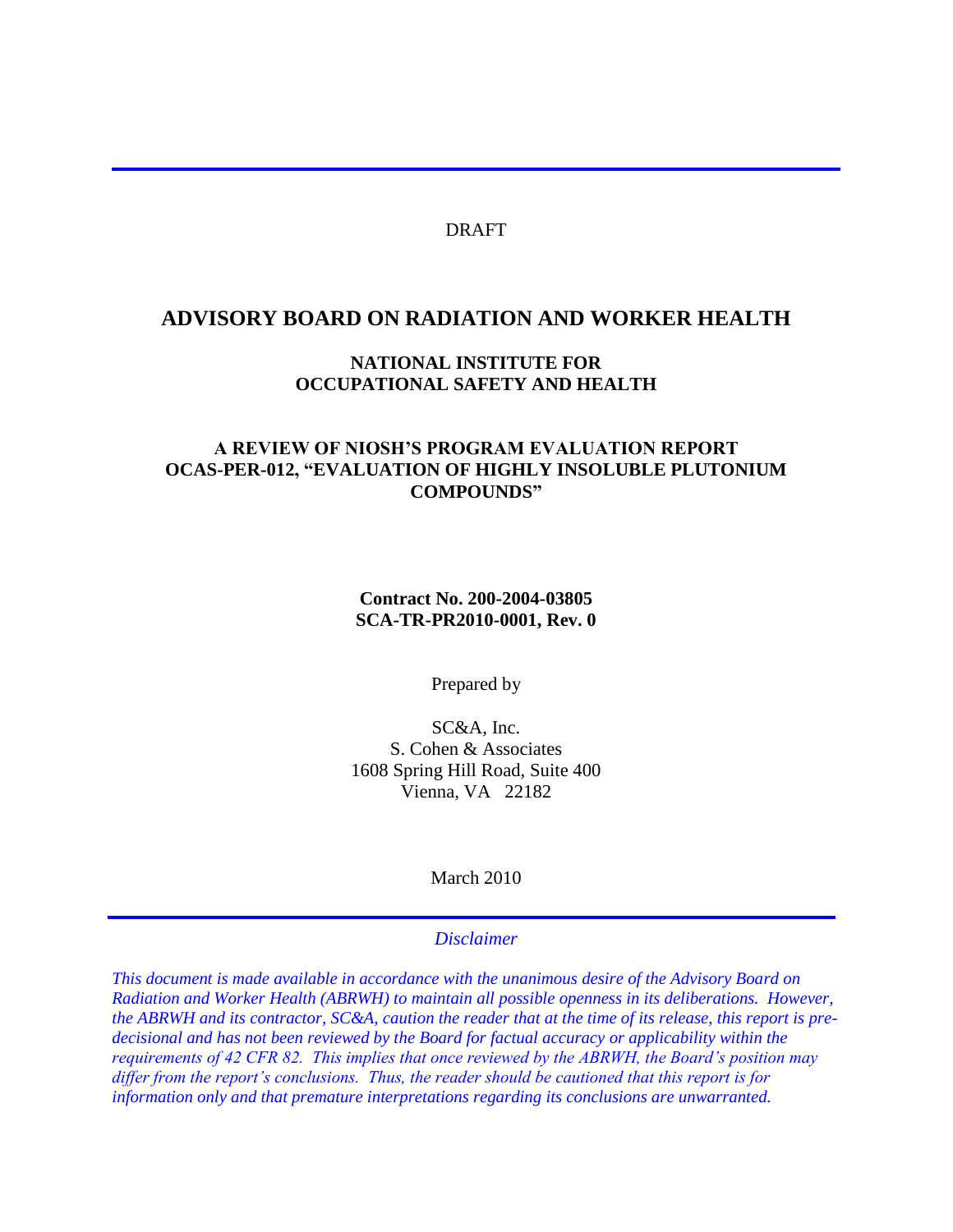| Effective<br>Jate:            | evision<br>NO. | nent<br>NO.<br>ഥ | a o e<br>N <sub>0</sub> |
|-------------------------------|----------------|------------------|-------------------------|
| 2010<br>March<br>$\mathbf{x}$ |                | 0-000<br>DD<br>. | 0İ<br>10                |

| S. COHEN & ASSOCIATES:                                                                                                                                                                                                                 | Document No.                       |
|----------------------------------------------------------------------------------------------------------------------------------------------------------------------------------------------------------------------------------------|------------------------------------|
|                                                                                                                                                                                                                                        | SCA-TR-PR2010-0001                 |
| <b>Technical Support for the Advisory Board on</b>                                                                                                                                                                                     | <b>Effective Date:</b>             |
| <b>Radiation &amp; Worker Health Review of</b>                                                                                                                                                                                         | Draft – March 18, 2010             |
| <b>NIOSH Dose Reconstruction Program</b>                                                                                                                                                                                               |                                    |
|                                                                                                                                                                                                                                        |                                    |
| A PRELIMINARY REVIEW OF NIOSH'S                                                                                                                                                                                                        |                                    |
|                                                                                                                                                                                                                                        |                                    |
|                                                                                                                                                                                                                                        |                                    |
|                                                                                                                                                                                                                                        |                                    |
|                                                                                                                                                                                                                                        |                                    |
|                                                                                                                                                                                                                                        |                                    |
|                                                                                                                                                                                                                                        |                                    |
|                                                                                                                                                                                                                                        |                                    |
|                                                                                                                                                                                                                                        |                                    |
|                                                                                                                                                                                                                                        |                                    |
|                                                                                                                                                                                                                                        |                                    |
|                                                                                                                                                                                                                                        |                                    |
|                                                                                                                                                                                                                                        |                                    |
|                                                                                                                                                                                                                                        |                                    |
|                                                                                                                                                                                                                                        |                                    |
|                                                                                                                                                                                                                                        |                                    |
| PROGRAM EVALUATION REPORT<br><b>OCAS-PER-012, "EVALUATION OF</b><br><b>HIGHLY INSOLUBLE PLUTONIUM</b><br><b>COMPOUNDS"</b><br>Task Manager:<br>Date:<br>U. Hans Behling, PhD, MPH<br>Project Manager:<br>Date:<br>John Mauro, PhD, CHP | Page 2 of 16<br>Supersedes:<br>N/A |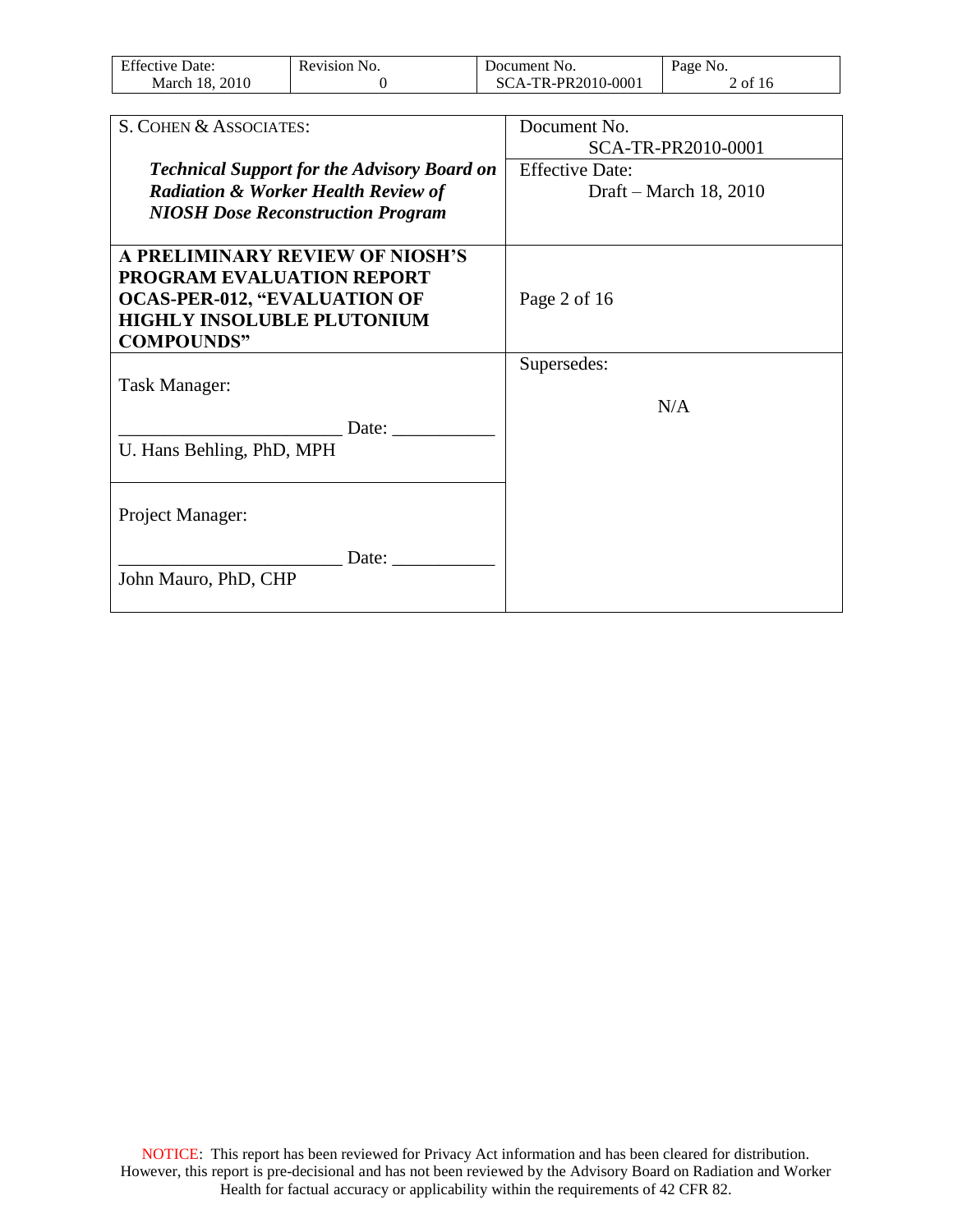| Effective          | Revision | NO.                                                         | Page No.  |
|--------------------|----------|-------------------------------------------------------------|-----------|
| ⊅ate∙              | NO.      | Document                                                    |           |
| .2010<br>March 18. |          | TR-PR2010-0001<br>$\Delta$ - $\overline{\phantom{a}}$<br>SС | 0t<br>-16 |

# **TABLE OF CONTENTS**

| 1.0 |         |                                                                              |  |
|-----|---------|------------------------------------------------------------------------------|--|
| 2.0 |         | Subtask 1: Identify the Circumstances that Necessitated the Need for         |  |
|     | 2.1     |                                                                              |  |
|     | $2.2\,$ |                                                                              |  |
|     | 2.3     |                                                                              |  |
|     | 2.4     |                                                                              |  |
|     | 2.5     | SC&A's Comments Pertaining to the Development of PER-0012 and                |  |
|     |         |                                                                              |  |
| 3.0 |         | Subtask 2: Assess NIOSH's Specific Methods for Corrective Action 9           |  |
|     | 3.1     |                                                                              |  |
|     |         | Review of Section 4.1.3.4.2 Unmonitored Individual (Coworker<br>3.1.1        |  |
|     |         |                                                                              |  |
|     |         | Review of Section 4.1.4 Doses Based on Fecal Bioassay Data11<br>3.1.2        |  |
|     |         |                                                                              |  |
|     |         |                                                                              |  |
|     | 3.2     | SC&A Comments Pertaining to the Use of Fecal Data for Dose Re-               |  |
|     |         |                                                                              |  |
| 4.0 |         | Subtask 3: Evaluate the PER's Stated Approach for Identifying the Number of  |  |
|     |         |                                                                              |  |
| 5.0 |         | Subtask 4: Conduct Audits of a Sample Set of DRs Affected by OCAS-PER-012 15 |  |
| 6.0 |         |                                                                              |  |
|     |         |                                                                              |  |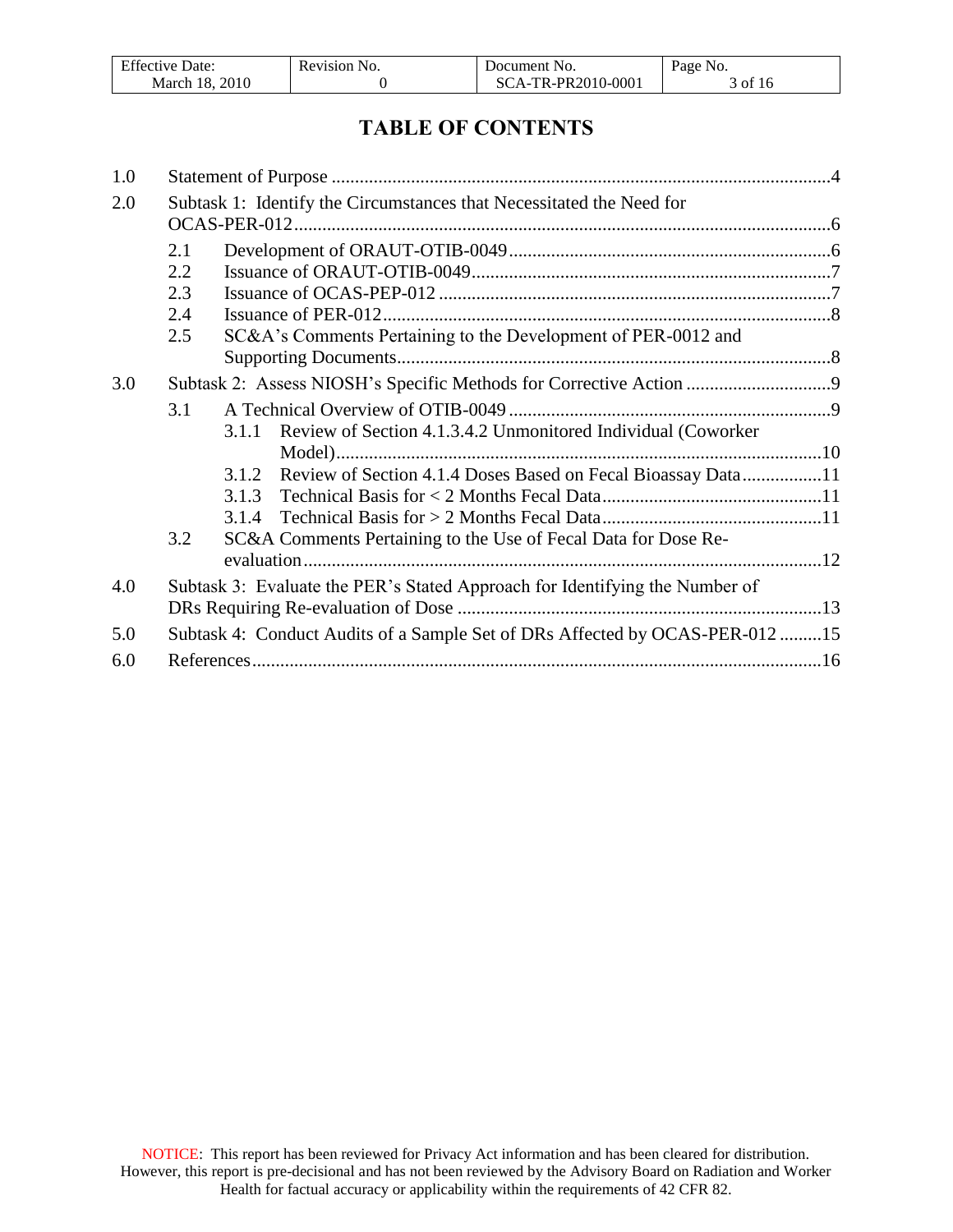| <b>Effective Date:</b> | Revision No. | Document No.       | Page No. |
|------------------------|--------------|--------------------|----------|
| March 18, 2010         |              | SCA-TR-PR2010-0001 | 4 of 16  |

# <span id="page-3-0"></span>**1.0 STATEMENT OF PURPOSE**

To support dose reconstruction (DR), the National Institute for Occupational Safety and Health (NIOSH) and the Oak Ridge Associated Universities Team (ORAUT) have assembled a large body of guidance documents, workbooks, computer codes, and tools. In recognition of the fact that all of these supporting elements in dose reconstruction may be subject to revisions, provisions exist for evaluating the effect of such programmatic revisions on the outcome of previously completed DRs. Such revisions may be prompted by document revisions due to new information, misinterpretation of guidance, changes in policy, and/or programmatic improvements.

The process for evaluating potential impacts of programmatic changes on previously completed DRs has been proceduralized in OCAS-PR-008, *Preparation of Program Evaluation Reports and Program Evaluation Plans* (OCAS 2006), Revision 2, dated December 6, 2006. This procedure describes the format and methodology to be employed in preparing a Program Evaluation Report (PER) and a Program Evaluation Plan (PEP).

A PER provides a critical evaluation of the effect(s) that a given issue/programmatic change may have on previously completed DRs. This includes a qualitative and quantitative assessment of potential impacts. Most important in this assessment is the potential impacts on the Probability of Causation (POC) of previously completed DRs with POCs of <50%.

As needed, a PEP may be issued that serves as a formal notification of an impending PER. The PEP provides a preliminary description of the issue(s) that will be addressed in the PER, and summarizes the likely scope of the effort required to complete the PER.

During an Advisory Board meeting on October 22, 2009, SC&A was tasked by the Board to conduct a review of OCAS-PER-012, *Evaluation of Highly Insoluble Plutonium Compounds* (OCAS 2007a). In conducting a PER review, SC&A is committed to perform the following five subtasks, each of which is discussed in this report:

- Subtask 1: Assess NIOSH's evaluation/characterization of the "issue" and its potential impacts on DR. Our assessment intends to ensure that the "issue" was fully understood and characterized in the PER.
- Subtask 2: Assess NIOSH's specific methods for corrective action. In instances where the PER involves a technical issue that is supported by document(s) (e.g., white papers, technical information bulletins, procedures) that have not yet been subjected to a formal SC&A review, Subtask 2 will include a review of the scientific basis and/or sources of information to ensure the credibility of the corrective action and its consistency with current/consensus science. Conversely, if such technical documentation has been formalized and previously subjected to a review by SC&A, Subtask 2 will simply provide a brief summary/conclusion of this review process.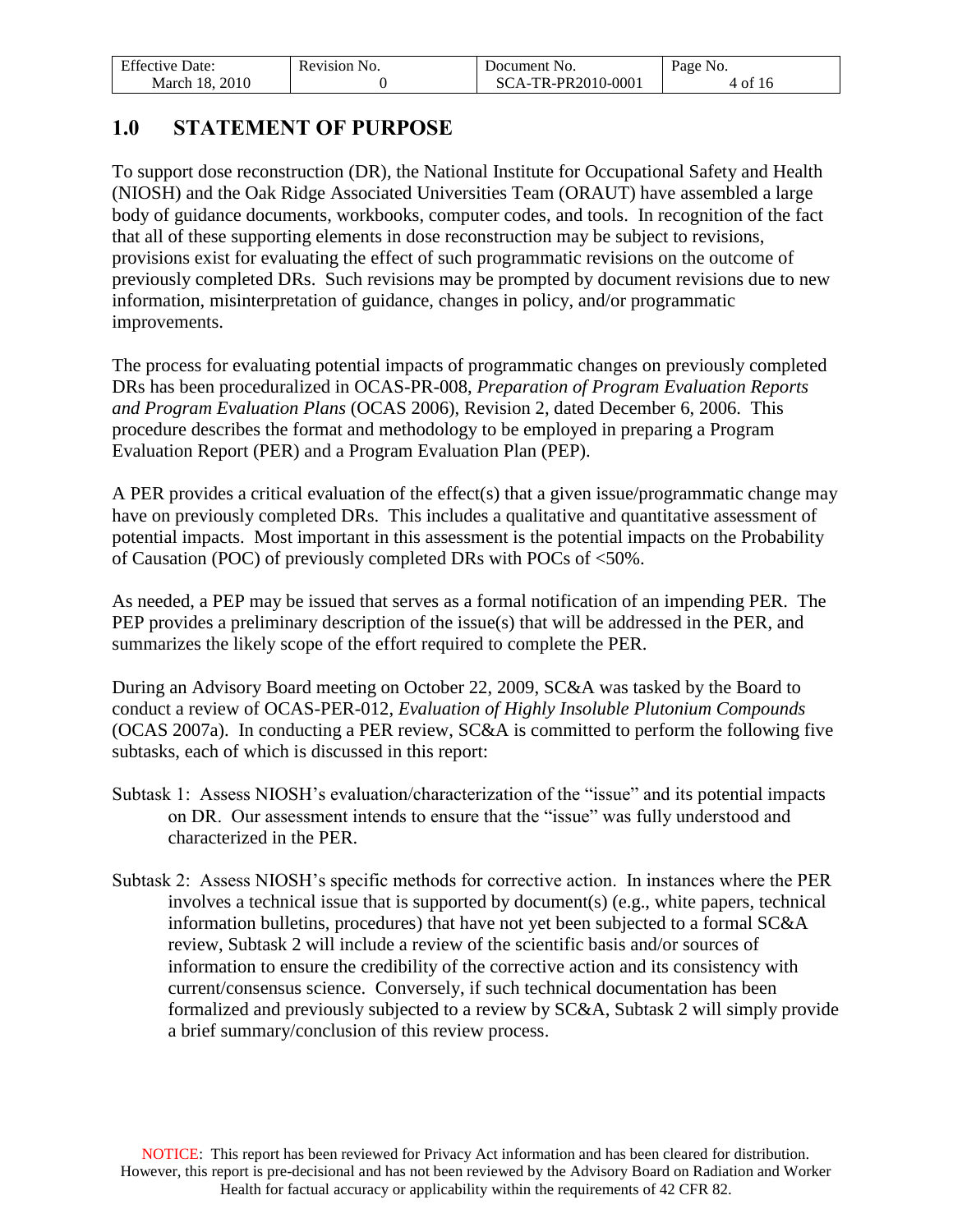| <b>Effective Date:</b> | Revision No. | Document No.       | Page No. |
|------------------------|--------------|--------------------|----------|
| March 18, 2010         |              | SCA-TR-PR2010-0001 | of 16    |

- Subtask 3: Evaluate the PER's stated **approach** for identifying the universe of potentially affected DRs, and assess the **criteria** by which a subset of potentially affected DRs was selected for re-evaluation. The second step may have important implications in instances where the universe of previously denied DRs is very large and, for reasons of practicality, NIOSH's re-evaluation is confined to a subset of DRs that, based on their scientific judgment, have the potential to be significantly affected by the PER. In behalf of Subtask 3, SC&A will also evaluate the timeliness for the completion of the PER.
- Subtask 4: Conduct audits of DRs affected by the PER under review. Based on information contained in Table 1 (and discussed in Section 3.1 below), the number of DRs selected for audit for a given PER will vary. (It is assumed that the selection of the DRs and the total number of DR audits per PER will be made by the Advisory Board.)
- Subtask 5: Prepare a comprehensive written report that contains the results of the above-stated subtasks, along with our review conclusions.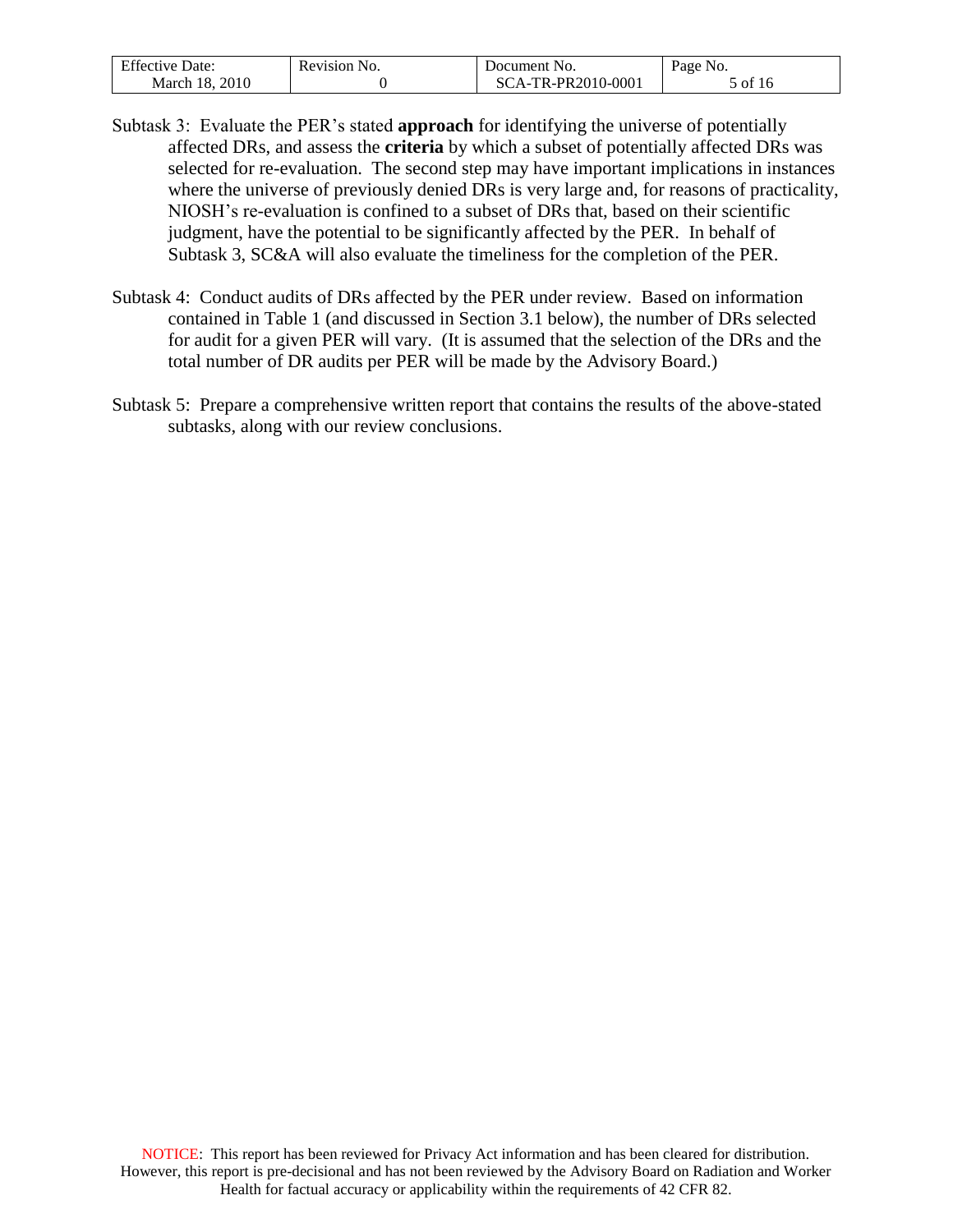| <b>Effective Date:</b> | Revision No. | Document No.       | Page No. |
|------------------------|--------------|--------------------|----------|
| March 18, 2010         |              | SCA-TR-PR2010-0001 | 6 of 16  |

# <span id="page-5-0"></span>**2.0 SUBTASK 1: IDENTIFY THE CIRCUMSTANCES THAT NECESSITATED THE NEED FOR OCAS-PER-012**

On January 12, 2004, NIOSH issued the technical basis document (TBD) entitled, *Technical Basis Document for the Rocky Flats Plant – Occupational Internal Dose*, ORAUT-TKBS-0011- 5 (ORAUT 2004). Section 5.2.1.2 of the TBD provided a brief discussion of plutonium solubility and particle size that included the following statements:

*Most plutonium in metalworking operations and involved in fires is insoluble (i.e., type S). . . .* 

*The plutonium fire on October 15, 1965, in Buildings 776 and 777, is a special case. The plutonium, which was strongly retained in the lungs of exposed workers with relatively low transfer to the urine, exhibited highly insoluble (super type S) characteristics.*

*. . . A claimant-favorable approach is to assume insoluble plutonium if the qualifying cancer is of the respiratory system and to assume soluble plutonium for all other cases.*

*In general, particle size and distributions are not available for work areas or incidents at RFP. Therefore, dose reconstructions should use the default value of 5-µm activity median aerodynamic diameter (AMAD).* 

*One exception is the plutonium fire on October 15, 1965, in Buildings 776 and 777, for which Mann and Kirchner (1967) measured a mass median diameter of 0.3 µm (1-µm AMAD) with a geometric deviation of 1.83. An approach that is favorable to claimants is to assume 1-µm AMAD for all plutonium fires unless the qualifying cancer involves the tissues of the extrathoracic regions.* [Emphasis added.]

### <span id="page-5-1"></span>**2.1 DEVELOPMENT OF ORAUT-OTIB-0049**

While ORAUT-TKBS-0011-5 of the RFP's Site Profile acknowledged the unique characteristics of plutonium particulates associated with fires by referring to its ". . highly insoluble (super type S) characteristics" (and smaller particle size), there was **no special** guidance provided in the TBD that would account for the reduced solubility and resultant higher doses.

NIOSH's failure to account for the high level of insolubility of Type Super S plutonium in DR, however, can be understood when viewed in context with the existing regulatory framework that governs the Energy Employees Occupational Illness Compensation Program Act (EEOICPA). Under 42 CFR 82, Section § 82.18(b) states the following:

*NIOSH will calculate the dose to the organ or tissue of concern using the appropriate current metabolic models published by ICRP.* [Emphasis added.]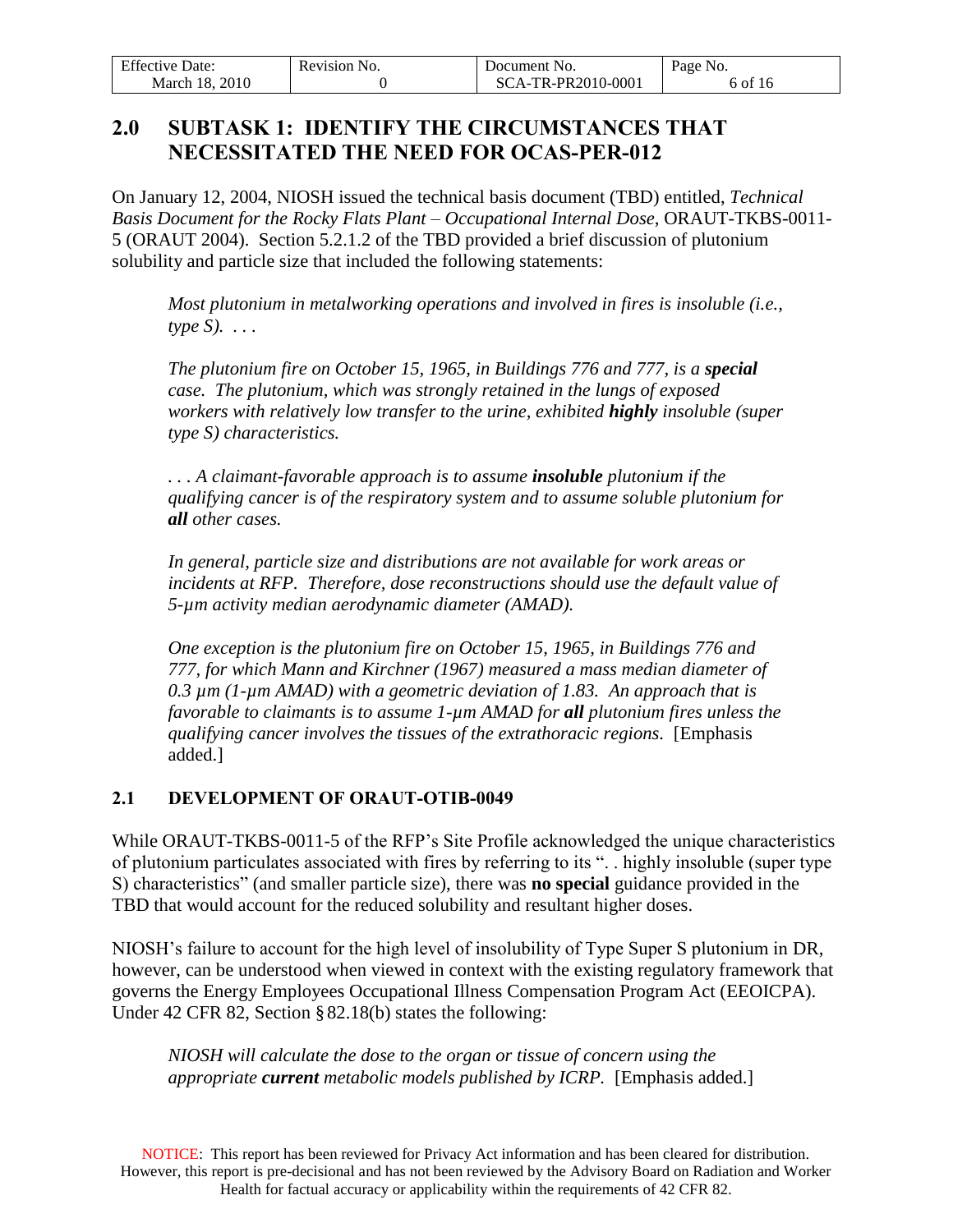| <b>Effective Date:</b> | Revision No. | Document No.        | Page No.            |
|------------------------|--------------|---------------------|---------------------|
| . 2010                 |              | $TA-TR-PR2010-0001$ | $\sim$ of $\lambda$ |
| March 18.              |              | -SC-                | -10                 |

For the inhalation of plutonium, **current** International Commission on Radiological Protection (ICRP) models include ICRP Publication 66 (ICRP 1993) and ICRP Publication 67 (ICRP 1994). Both of these ICRP publications are correctly identified/referenced for use in OCAS-IG-002 (OCAS 2002). Important to note is that both ICRP publications limit their biokinetic models to three solubility classes (i.e., Types F, M, and S) that do **not** include the **highly** insoluble or Type Super S form.

From a regulatory view point, NIOSH was, therefore, compliant in deriving doses based on Type S plutonium, since current ICRP models do not include Type Super S as a distinct solubility class. Nevertheless, NIOSH's acknowledgement of the existence of highly insoluble plutonium prompted further discussions and the decision to investigate the potential impacts of Type Super S plutonium on organ doses to exposed workers at RFP, as well as other facilities.

### <span id="page-6-0"></span>**2.2 ISSUANCE OF ORAUT-OTIB-0049**

On February 6, 2007, NIOSH issued ORAUT-OTIB-0049, Rev. 00, *Estimating Doses for Plutonium Strongly Retained in the Lung* (ORAUT 2007). This document provided guidance for reassessing organ doses for highly insoluble plutonium designated as Type Super S that have been shown to be retained in the lung longer than predicted by the ICRP Task Group Lung Model for Type S. Revision 00 was amended on December 18, 2007, to include guidance for dose reassessment based on **coworker-derived** intakes; and Revision 01 was further amended on September 26, 2008 (ORAUT 2008), to provide guidance for dose reassessment in instances where the original DR was based on fecal data.

### <span id="page-6-1"></span>**2.3 ISSUANCE OF OCAS-PEP-012**

With the issuance of ORAUT-OTIB-0049 and the realization of increased doses that needed to be assigned to workers exposed to Type Super S plutonium, NIOSH issued a Program Evaluation Plan (OCAS-PEP-012) on March 29, 2007 (OCAS 2007b).

Section 3.0 of PEP-012 describes the methodology/criteria for identifying the universe of claims potentially affected by ORAUT-OTIB-0049 and screening these claims on the basis of their original POC (i.e.,  $\leq 50\%$  but  $>20\%$  for claims with target organs other than lung or LN<sub>TH</sub>. The threshold POC level of >20% is based on the fact that the Pu Type Super S correction factor of 4 will not result in a revised POC > 50% for an original POC of <20%.)

Based on the PEP's stated inclusion criteria, the universe of potentially affected cases totaled 3,451. This number was reduced to 2,725 cases, when cases with <20% POC were eliminated. PEP-012 concluded with the following statement:

*After the potential affected claims have been evaluated, a Program Evaluation Report (PER) will be written to summarize the results. As part of the report, claims that were not evaluated further due to the POC cut point will be reviewed to determine if they are also affected by another PER. The PER will contain additional analysis for these cases including additional evaluations if necessary.*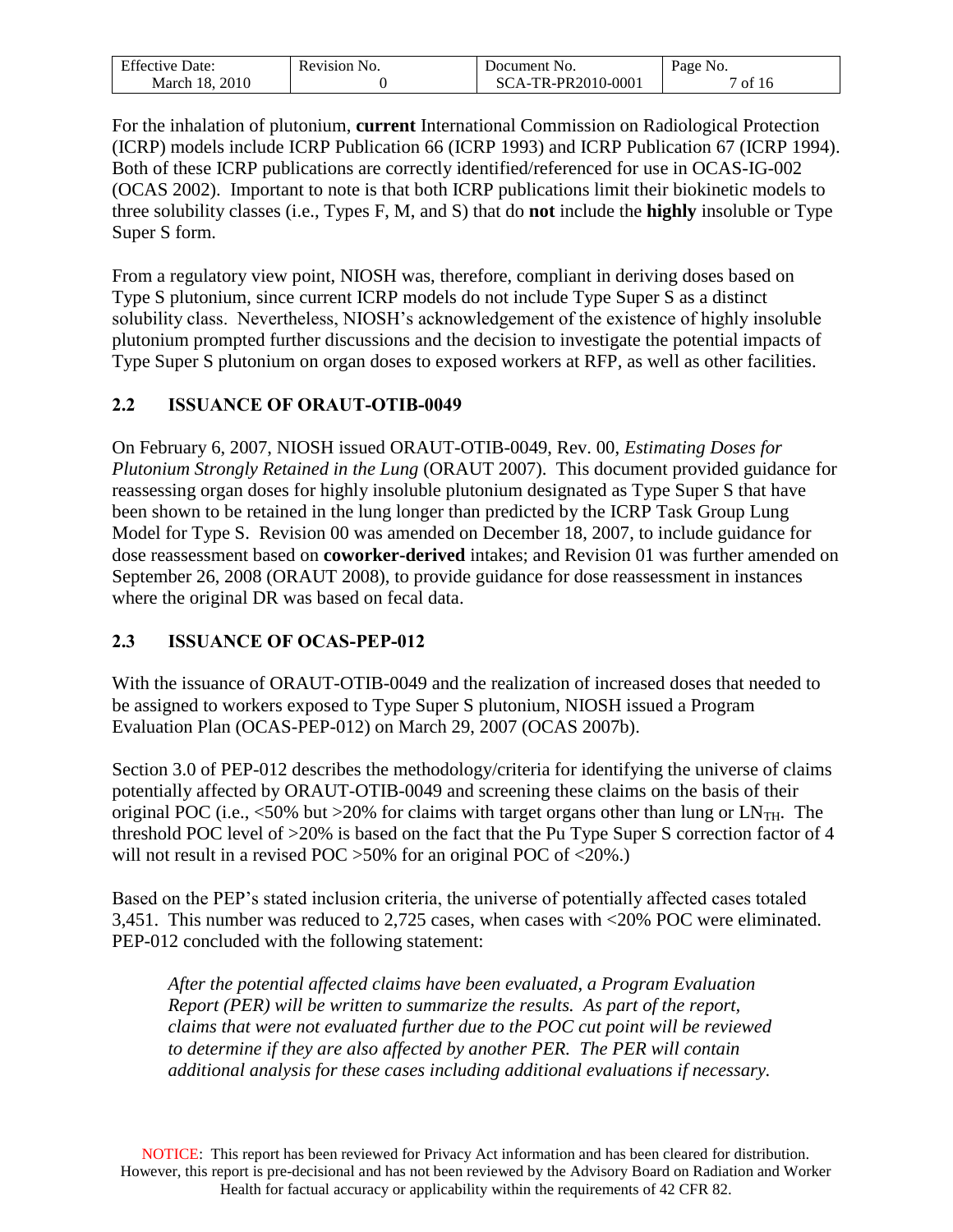| <b>Effective Date:</b> | Revision No. | Document No.       | Page No. |
|------------------------|--------------|--------------------|----------|
| 2010<br>March 18.      |              | SCA-TR-PR2010-0001 | of 16    |

### <span id="page-7-0"></span>**2.4 ISSUANCE OF PER-012**

On August 6, 2007 (or about four months after PEP-012 had been issued), NIOSH issued PER-012 (OCAS 2007a). Section 3.1 of PER-012 identified four selection criteria, which were more conservative and differed from those cited in PEP-012 for identifying the universe of potentially affected claims. As a result, a new total of 4,865 cases were identified that had the potential for being affected by OTIB-0049.

The universe of 4,865 potentially affected cases was reduced to 1,757 claims that would require a reassessment of dose based on ORAUT-OTIB-0049 guidance. The elimination of 3,108 cases from the universe of 4,865 cases reflects the application of two screening criteria that are discussed in greater detail under Subtask 3.

### <span id="page-7-1"></span>**2.5 SC&A'S COMMENTS PERTAINING TO THE DEVELOPMENT OF PER-0012 AND SUPPORTING DOCUMENTS**

Our review of ORAUT-OTIB-0049, OCAS-PEP-012, and OCAS-PER-012 indicates that NIOSH properly characterized the significance of highly insoluble plutonium and complied with the process for evaluating potential impacts of programmatic changes on previously completed dose reconstructions, as proceduralized in OCAS-PR-008, *Preparation of Program Evaluation Reports and Program Evaluation Plans,* Rev. 2 (OCAS 2006).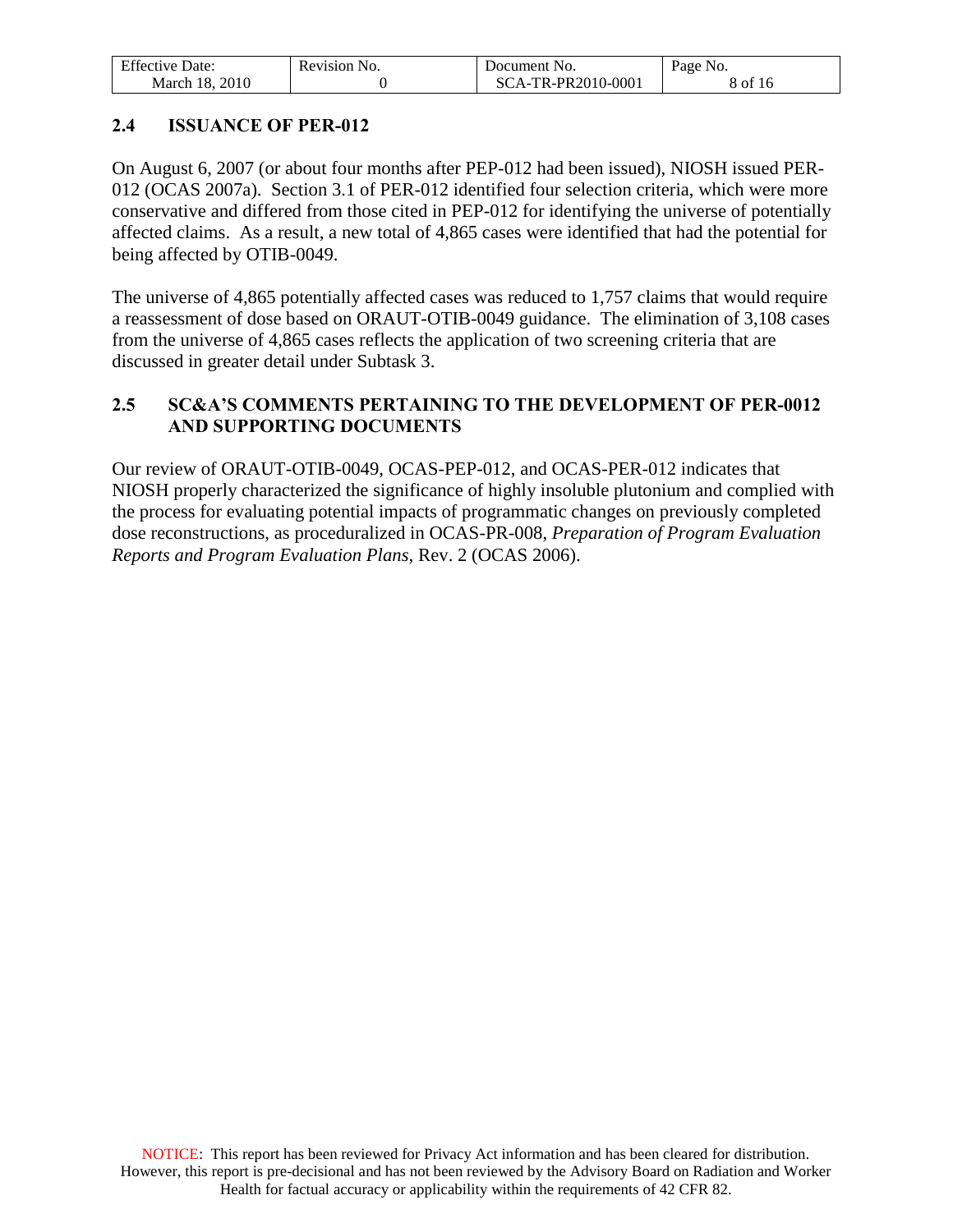| <b>Effective Date:</b> | Revision No. | Document No.       | Page No. |
|------------------------|--------------|--------------------|----------|
| March 18, 2010         |              | SCA-TR-PR2010-0001 | 9 of 16  |

# <span id="page-8-0"></span>**3.0 SUBTASK 2: ASSESS NIOSH'S SPECIFIC METHODS FOR CORRECTIVE ACTION**

In instances where the PER involves a technical issue that is supported by documents [e.g., white paper(s), technical information bulletin(s), and/or procedure(s)] that have not yet been subjected to a formal SC&A review, Subtask 2 will assess the scientific basis and/or sources of information to ensure the credibility of the corrective action and its consistency with current/consensus science.

However, in behalf of PER-012, such technical documentation was previously formalized by means of ORAUT-OTIB-0049, **Rev. 00**, dated February 6, 2007. SC&A issued a critical review of this document in a draft report dated October 29, 2007 (SC&A 2007). Our review of ORAUT-OTIB-0049, Rev. 00, concluded with the following statements:

*SC&A examined OTIB-0049 in terms of its conceptual approach, including the overall technical approach used, scientific validity, and sufficient degree of conservatism. SC&A is in agreement with the NIOSH approach for estimating annual dose from intakes of Pu-239 that are retained in the lung longer than predicted by the normal absorption Type S model, based on the applicability of empirically derived adjustment factors for the lung, systemic organs, GI tract organ and tissues, and extra-thoracic regions.*

In light of the existence of OTIB-0049 and corresponding conclusions reached by SC&A, Subtask 2 for PER-012 is reduced to a brief summary of key technical elements that define OTIB-0049, which in turn will prepare the reader for Subtasks 3 and 4 that follow.

### <span id="page-8-1"></span>**3.1 A TECHNICAL OVERVIEW OF OTIB-0049**

Empirical human data have shown that high-fired plutonium oxides exhibit a longer retention in the lung than currently predicted by the ICRP 66 Human Respiratory Track Model for solubility class Type S. Based on the method by which individuals were monitored, the reduced solubility and enhanced retention of  $PuO<sub>2</sub>$  in the lung may significantly impact estimates of tissue/organ doses of the exposed worker.

Due to the fact that the ICRP model at present does not address the dosimetric impacts of Type Super S plutonium oxides, NIOSH selected human empirical data representing 10 cases that were called the "design cases." Data for the design cases were fitted by means of the IMBA computer code to lung data using the default ICRP Type S model. Annual dose adjustment factors were principally derived from the ratios of observed plutonium lung retentions projected annually for the actual cases to those projected for the ICRP 66 default Type S model for the two cases that yielded the maximum ratios.

A summary of dose adjustment factors is provided in Table 8 of ORAUT-OTIB-0049, which is reproduced herein as Table 1. Inspection of Table 1 shows that adjustment factors are provided for four groupings of target tissues/organs and are based on the type of monitoring data that were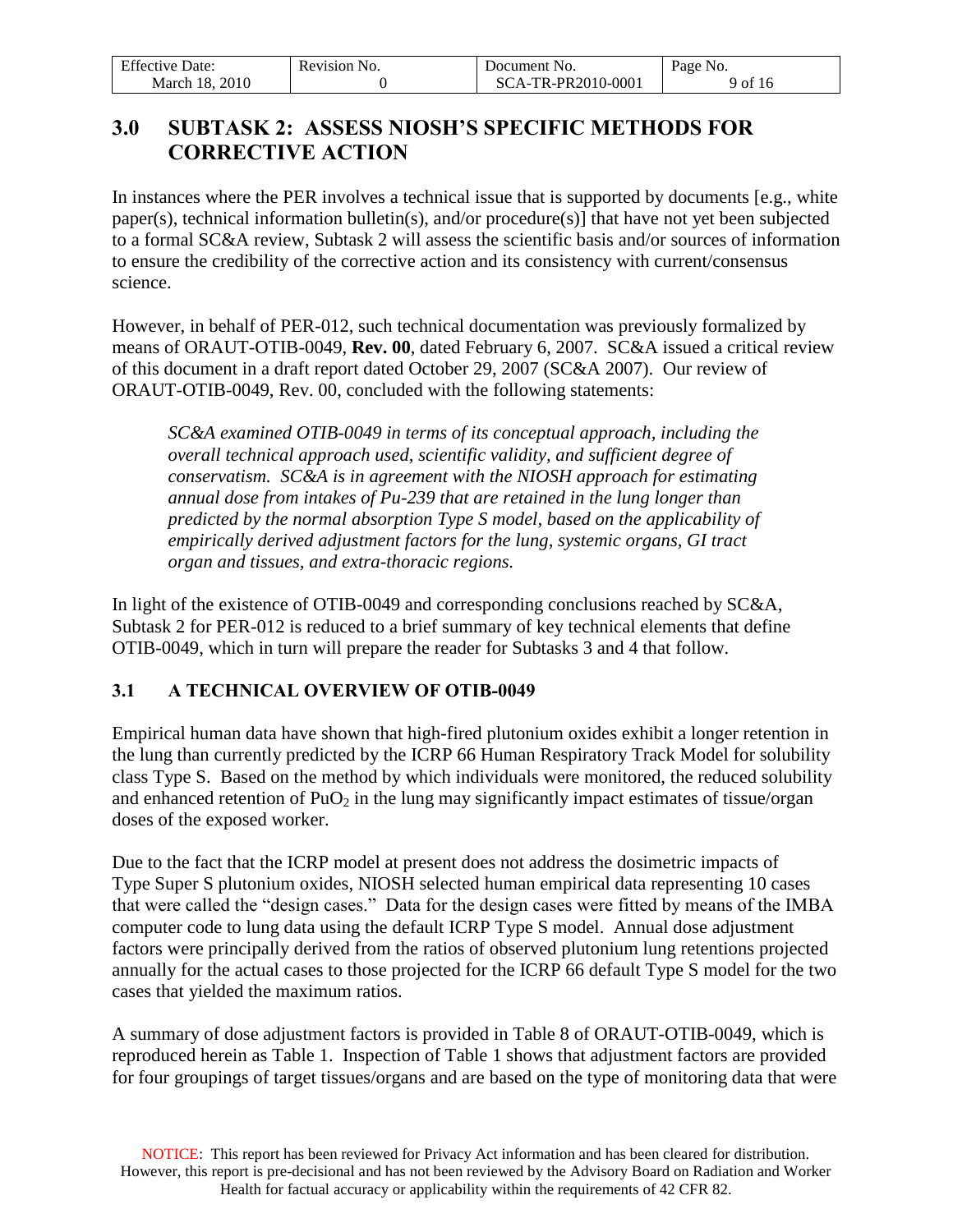| <b>Effective Date:</b> | Revision No. | Document No.       | Page No. |
|------------------------|--------------|--------------------|----------|
| March 18, 2010         |              | SCA-TR-PR2010-0001 | 10 of 16 |

used in the original dose reconstruction. Included are lung counting, air monitoring, and urinalysis.

Not included in Rev. 00 of ORAUT-OTIB-0049 were dose adjustment factors for original dose reconstructions that were based on fecal bioassay data. Also not included in Rev. 00 was any mention/guidance pertaining to the "unmonitored worker," whose previous DR had been based on coworker urinalysis data. Due to the fact that these amendments to OTIB-0049 were not previously reviewed by SC&A, a technical review of these amendments is provided below.

|                 | Lung counts                                 | <b>Air concentrations</b> | <b>Urinalysis</b>                                                       |
|-----------------|---------------------------------------------|---------------------------|-------------------------------------------------------------------------|
| Lungs           | Table D<br>(normalized to last chest count) | Table D                   | Factor of 4 followed by Table D<br>adjustment                           |
| Extra-thoracic  | None                                        | None                      | Factor of 4                                                             |
| <b>GI</b> tract | No adjustment                               | None                      | Factor of 4                                                             |
| Systemic organs | None                                        | None                      | Prior to last urine sample: none<br>Post last urine sample: factor of 4 |

### **Table 1. Summary of Type SS Adjustment Factors**

### <span id="page-9-0"></span>**3.1.1 Review of Section 4.1.3.4.2 Unmonitored Individual (Coworker Model)**

Section 4.1.3.4.2 specifies guidance in behalf of a worker who may have potentially been exposed to Type Super S plutonium, but was **un**monitored at a facility for which a coworker model has been developed by means of urinalysis data.

In order to account for the fact that the existing coworker model assumed Type S plutonium for converting urine data into inhalation quantity, the intake adjustment factor of "4" is applied to the unmonitored exposure that may have involved Type Super S plutonium. The generic adjustment factor of "4" for the coworker model/unmonitored worker was derived in Attachment C of OTIB-0049 and accounts for the **higher** retention rate in the lung and, therefore, the lower urine excretion rate for Type SS plutonium when compared to Type S.

Important to note, however, is that the application of the adjustment factor is restricted to those years that **post-date** the period of time that defines the coworker intake model.

Regarding the guidance provided for the revision of dose to the unmonitored worker by means of a coworker model that was based on urinalysis data, SC&A concludes the following:

- The adjustment factor of 4 is technically defensible, since it is based on conservative selection of empirical human data as cited in Appendix C of OTIB-0049.
- The adjustment factor of 4 for use in a coworker model is consistent with its general use as the adjustment factor when urinalysis data were used in the original dose reconstruction.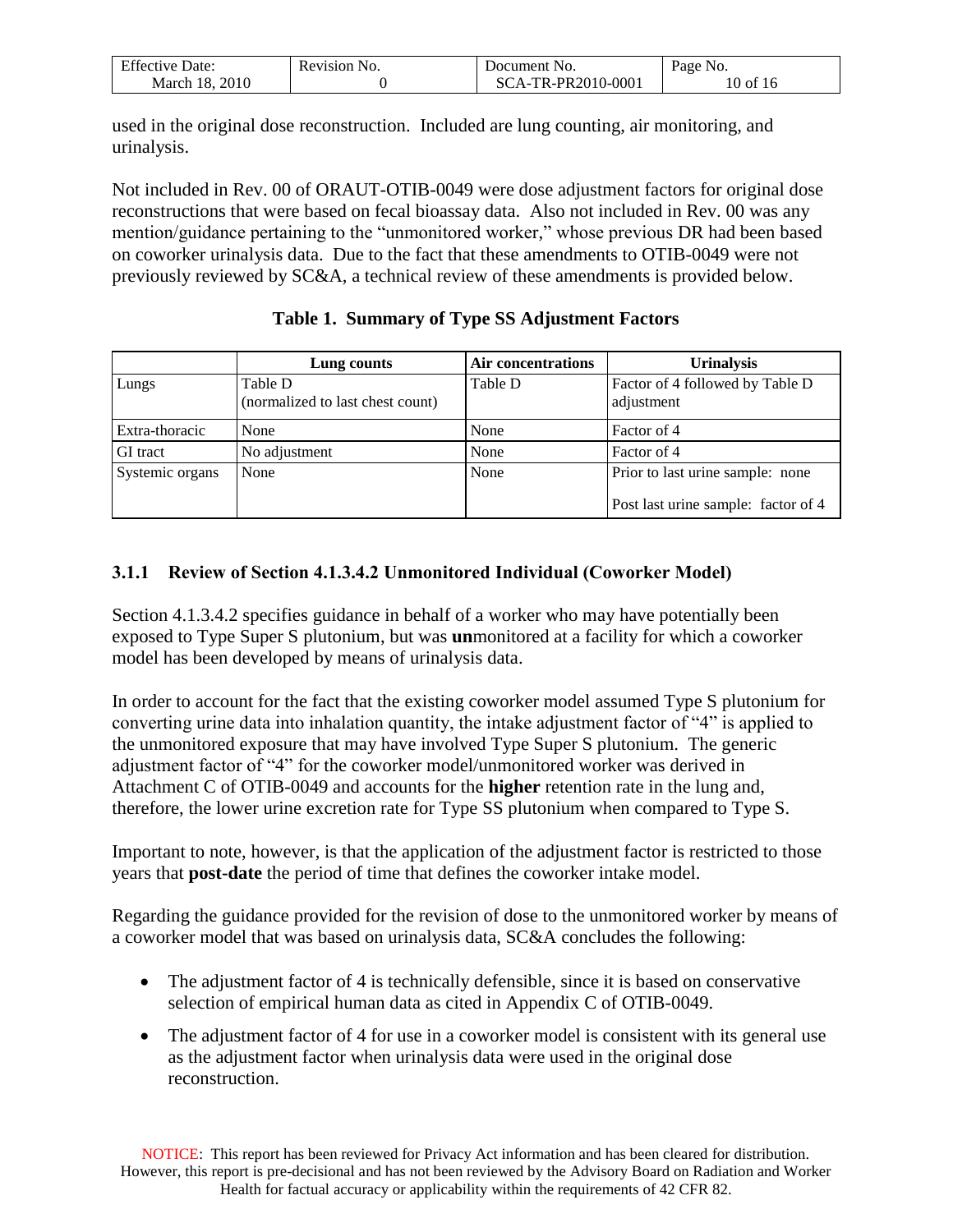| <b>Effective Date:</b> | Revision No. | Document No.        | Page No.   |
|------------------------|--------------|---------------------|------------|
| 2010                   |              | $FA-TR-PR2010-0001$ | $\pm$ of 1 |
| March 18.              |              | \`\                 | 10         |

 The restrictive use of the adjustment factor for only those years that post-date the period for which coworker data are available is technically defensible, conservative, and consistent with the guidance prescribed for the monitored worker.

### <span id="page-10-0"></span>**3.1.2 Review of Section 4.1.4 Doses Based on Fecal Bioassay Data**

This new section in Rev. 01 provides guidance for the re-evaluation of organ/tissue doses that had previously been derived for Type S plutonium from fecal data. Potential revision to organ/tissue dose is based on two timeframes. In brief, for fecal sample data obtained less than 2 months after an acute exposure or the cessation of chronic exposure, a dose adjustment is required for the lung and  $LN_{TH}$  that involves data contained in Table D of OTIB-0049. (All other organs/tissues do not require re-evaluation.)

For fecal sampling data that were taken more than 2 months following an acute or prolonged chronic exposure, NIOSH provides the following guidance:

*Fecal samples . . . should be modeled as if they were urine samples (Section 4.1.3). For example, if the 24-hour fecal sample contained 1 dpm it should be modeled as if it were a 24-hour urine sample that contained 1 dpm. Once the dose to the organ/tissue of interest is calculated, it is adjusted upward by a factor of 3.*

The technical bases that support this guidance are presented in Attachment E of OTIB-0049 and are briefly summarized below.

### <span id="page-10-1"></span>**3.1.3 Technical Basis for < 2 Months Fecal Data**

Based on kinetics defined by the ICRP lung model, plutonium activity in fecal samples collected **less** than 2 months following either an acute or a chronic exposure principally reflects the **mechanical** clearing of plutonium from compartments of the respiratory system.

Because mechanical clearance rates are largely unaffected by solubility, Type S and Type Super S plutonium can be assumed to have nearly identical transfer rates to the GI tract/feces within the first 2 months, as shown in Figures E-1 and E-2 of OTIB-0049, Attachment E. Thus, the fecal data may be converted to an **air inhalation** intake(s) (either acute or chronic) by means of IMBA that assumes Type S plutonium. Once the inhalation intake has been determined, a dose adjustment that accounts for the lower solubility for Type SS is required only for the lung and  $LN<sub>TH</sub>$ , as specified for air sampling data in Section 4.1.1 of OTIB-0049 and noted in Table 1 above.

### <span id="page-10-2"></span>**3.1.4 Technical Basis for > 2 Months Fecal Data**

For time periods greater than 2 months following **inhalation** exposure, Attachment E states that no model currently exists for interpreting fecal data. However, a bounding interpretation may be derived from a comparison of fecal excretion fractions to urine excretion fractions following an **intravenous** (IV) injection of plutonium.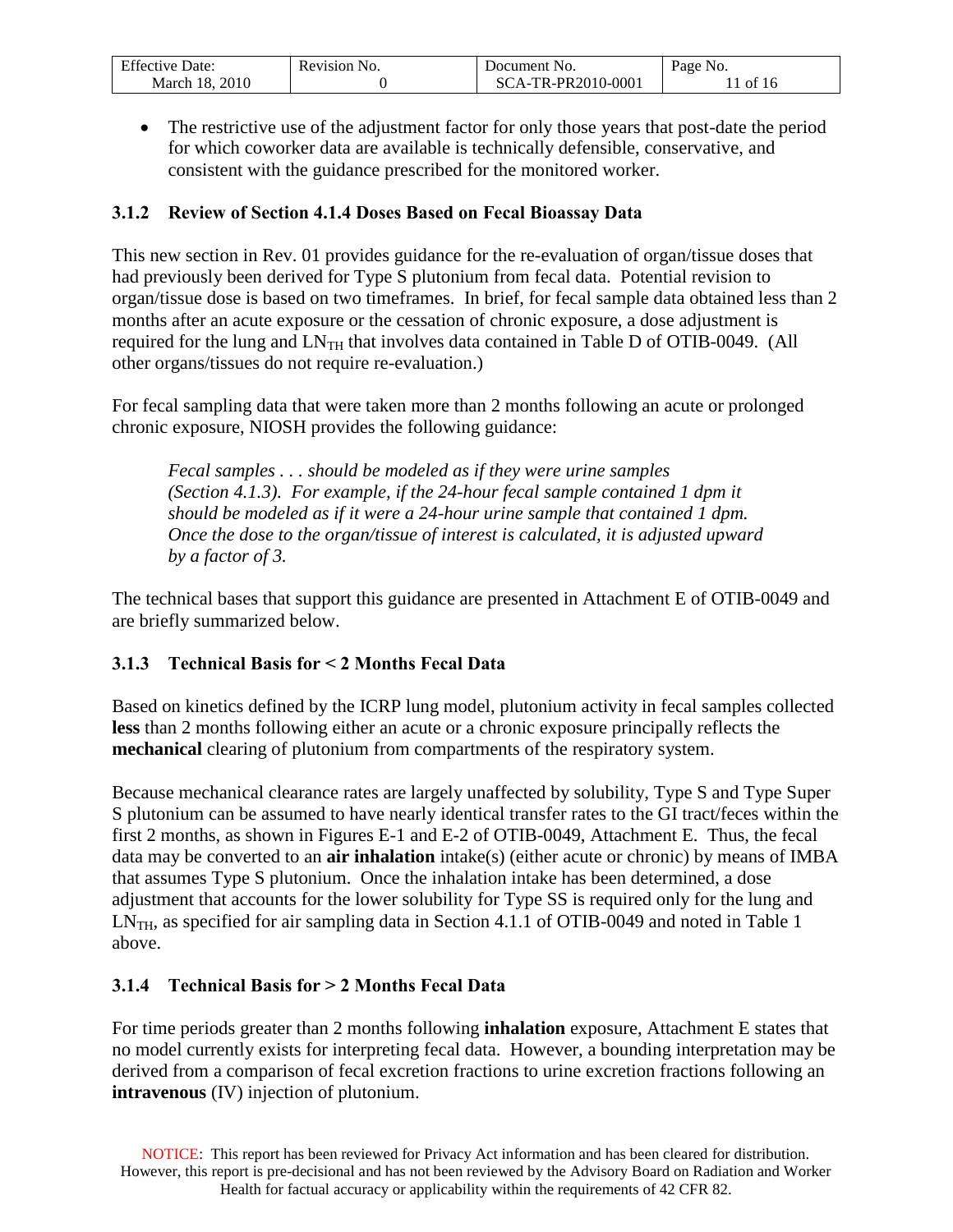| <b>Effective Date:</b> | Revision No. | Document No.              | Page No. |
|------------------------|--------------|---------------------------|----------|
| March 18, 2010         |              | CA-TR-PR2010-0001<br>-SC- | of 16    |

Attachment E of OTIB-0049 provides Figures E-3 and E-4, which show that after 2 months following an IV injection of plutonium, the activity levels in a 24-hour urine sample are between 2 and 3 times higher than that of a 24-hour fecal sample. By means of this relationship, guidance provided in Attachment E states the following:

*. . . An upper estimate of an intake calculated from a fecal sample following an inhalation intake of Type SS plutonium is therefore taken to be 3 times the intake estimated assuming that the fecal sample was a urine sample and applying the methodology in this OTIB for a urine sample.* [Emphasis added.]

The above-stated guidance can be illustrated by the following example. If a given 24-hour fecal sample contained 1 dpm of plutonium, the dose reconstructor may assume that a 24-hour urine sample would have contained 3 dpm of plutonium. Using the 3 dpm per 24-hour urine excretion, an organ dose would be calculated for plutonium Type S. Estimate of Type SS dose would now follow the additional guidance provided in Section 4.1.3, "Dose Based on Urinalysis Data," of OTIB-0049. Thus, if the target organ was either the lung or  $LN<sub>TH</sub>$ , yearly doses would first require the proper **dose adjustment factors** specified in Table D-1 of Attachment D and the **intake adjustment factor** of 4 in order to obtain a final yearly Type SS dose to the lung (or  $LN<sub>TH</sub>$ ).

### <span id="page-11-0"></span>**3.2 SC&A COMMENTS PERTAINING TO THE USE OF FECAL DATA FOR DOSE RE-EVALUATION**

SC&A critically reviewed Attachment E of OTIB-0049, which provides the technical bases for guidance in the re-evaluation of doses derived from fecal bioassay data, as stated in Section 4.1.4. Separate guidance is provided for bioassay data that are less than or greater than 2 months duration following an exposure to Type SS plutonium.

SC&A concludes that the protocols for both timeframes are (1) based on reasonable scientific principles/assumptions, (2) consistent with other protocols defined in OTIB-0049, and (3) likely to yield organ tissues that are claimant favorable.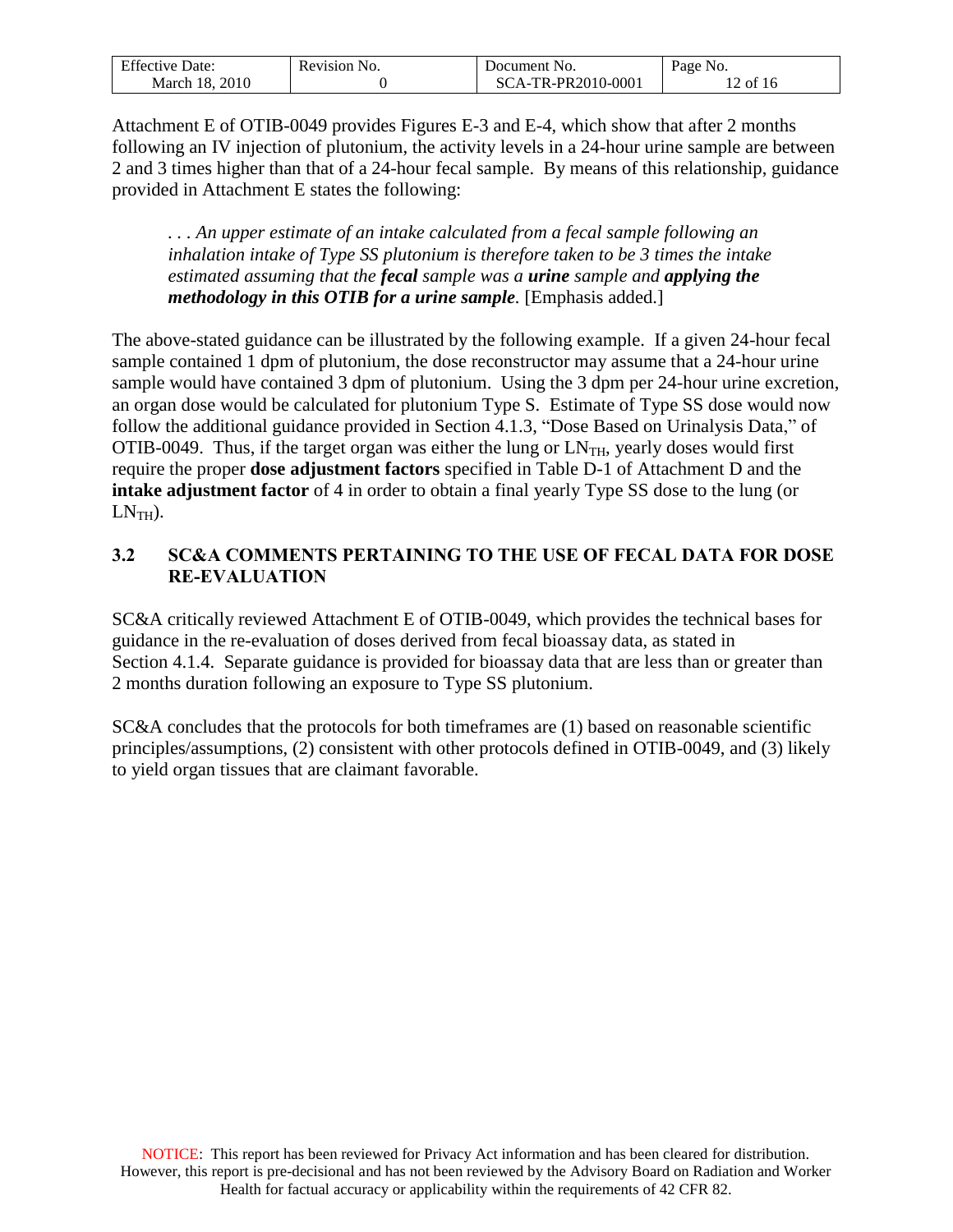| <b>Effective Date:</b> | Revision No. | Document No.      | Page No. |
|------------------------|--------------|-------------------|----------|
| . 2010<br>March 18.    |              | CA-TR-PR2010-0001 | 13 of 16 |

# <span id="page-12-0"></span>**4.0 SUBTASK 3: EVALUATE THE PER's STATED APPROACH FOR IDENTIFYING THE NUMBER OF DRs REQUIRING RE-EVALUATION OF DOSE**

Section 3.0 of PER-012 identified the set of criteria used to determine the total population of claims that had the **potential** of being "affected" by ORAUT-OTIB-0049. Here, the word "affected" refers to all claims/DRs that (1) had been completed on or before February 6, 2007 (i.e., the date of issue for OTIB-0049), (2) involved facilities with potential exposure to Type SS plutonium, and (3) resulted in a POC of less than 50%. Based on these criteria, NIOSH identified a total of 4,865 of potential cases.

In principle, each of the 4,865 cases thus identified would require a re-evaluation of dose, unless it could be shown that the application of OTIB-0049 could **not** advance the POC to 45% or greater. NIOSH selected the lower value of 45% POC for reasons of conservatism and efficiency, since any claim with a revised POC greater than 45% is required to have 30 IREP runs, each with 10,000 iterations.

Imbedded in OTIB-0049, however, are two screening criteria, which significantly reduced the number of claims required to be re-evaluated. The first screening criterion that can be applied to the 4,865 potential claims is defined by a threshold POC value. With the exception of the lung and  $LN_{TH}$ , Table 1 above shows that the application of OTIB-0049 can, under the most conservative assumption (i.e., when the organ dose/POC was exclusively based on the internal exposure to Type SS plutonium), be increased by a factor of 4. Thus, for the revised POC of 45% as a screening criterion, any of the 4,865 claims with POCs less than 16.97% can be eliminated from further consideration, as shown in Equation 1 below:

$$
POC = \frac{ERR}{1 + ERR} \times 100
$$
 Eq. 1

For a revised POC to reach 45%, the Excess Relative Risk (ERR) must equal 0.81818, or 4 times the original ERR value of 0.20454, which corresponds to the original POC of 16.97%.

A second screening criterion applied to the 4,865 total claims identified those claims for which either no plutonium dose (independent of solubility class) was assigned, or a plutonium intake was based on air monitoring data, but did **not** involve the lung or LN<sub>TH</sub> as target organs.

When combined, the two screening criteria eliminated 3,108 cases from further consideration/ dose re-evaluation from among the initial 4,865 total cases.

In Section 3.4, "Path Forward," of OCAS-PER-012, NIOSH concluded with the following statement:

*NIOSH has determined that 1,757 of these claims required a new dose estimate to determine the effect of this change. NIOSH is requesting that DOL return these claims to NIOSH for a new Dose Reconstruction*. [Emphasis added.]

NOTICE: This report has been reviewed for Privacy Act information and has been cleared for distribution. However, this report is pre-decisional and has not been reviewed by the Advisory Board on Radiation and Worker Health for factual accuracy or applicability within the requirements of 42 CFR 82.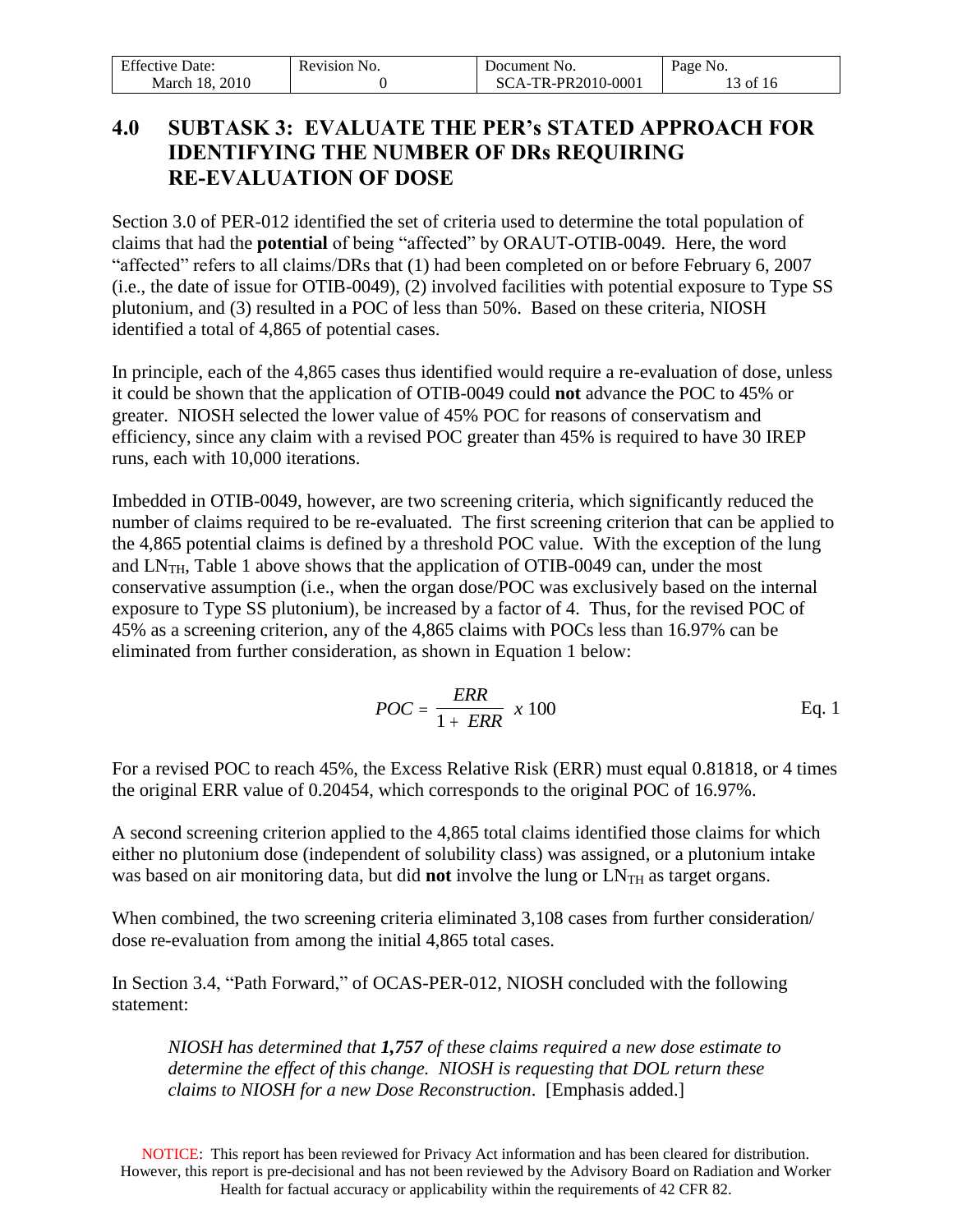| <b>Effective Date:</b> | Revision No. | Document No.       | Page No. |
|------------------------|--------------|--------------------|----------|
| March 18, 2010         |              | SCA-TR-PR2010-0001 | 14 of 16 |

### **SC&A's Comments Regarding NIOSH's Approach**

SC&A was not given access to the primary data used by NIOSH to identify and quantify those claims that will require re-evaluation of dose. SC&A is, therefore, not able to verify the accuracy of the above-cited number of 1,757 claims that will require dose re-evaluation. **At a minimum, however, SC&A assumes that the number 1,757 is a typographic error that was meant to be 1,577 claims (4,685 – 3,108 = 1,577).** 

Our review was, therefore, limited to the **methodology** used by NIOSH to identify and quantify those claims that are potentially affected by OTIB-0049. SC&A concludes that the selection and screening criteria of claims described in Section 3.0 of OCAS-PER-012 are scientifically sound, inclusive of all potential variables affecting original DR, and maximally conservative. The high degree of conservatism is principally driven by the 16.97% POC screening criterion and the bounding assumption that this value could potentially reflect an organ dose that was 100% assigned to a plutonium intake.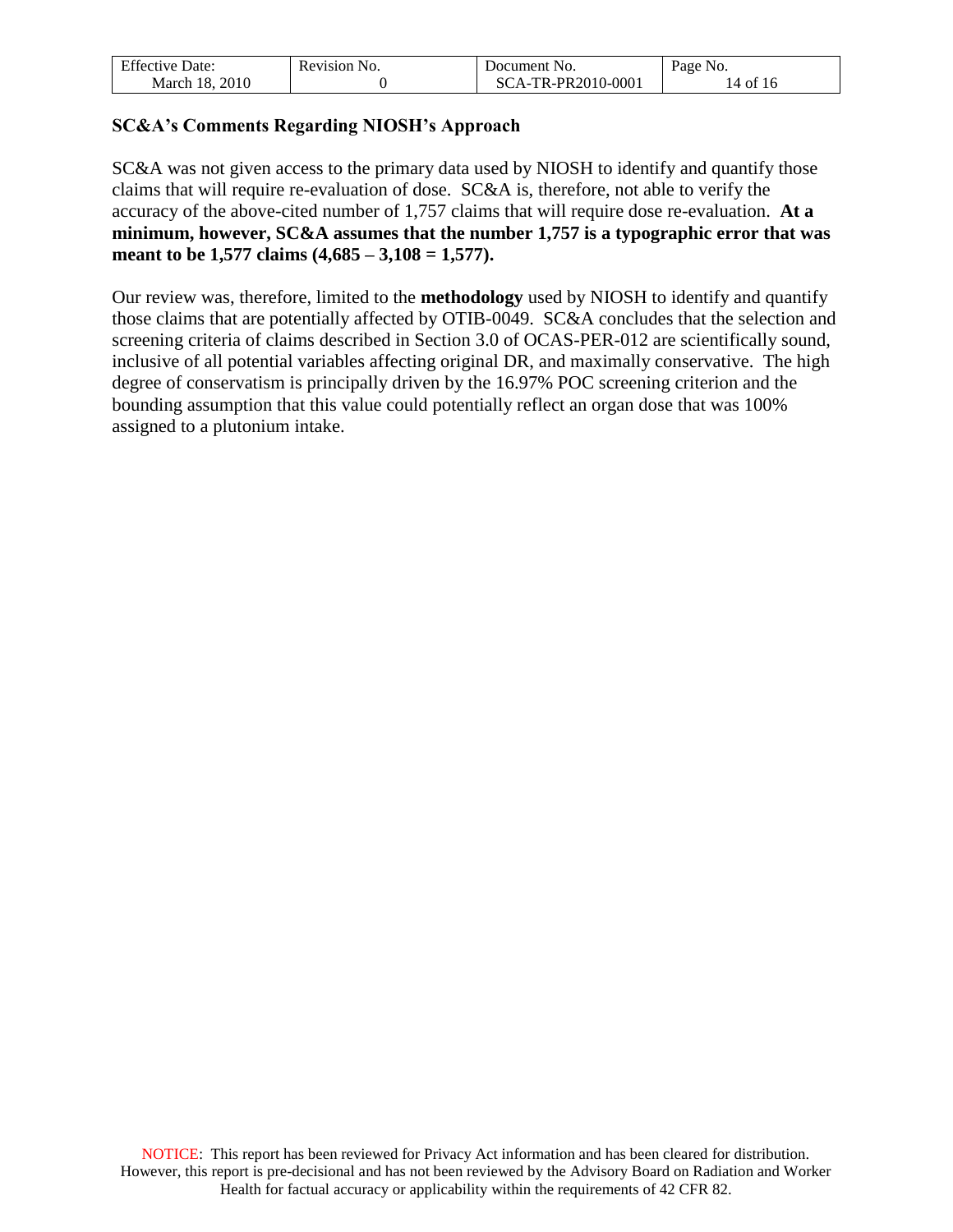| <b>Effective Date:</b> | Revision No. | Document No.       | Page No.   |
|------------------------|--------------|--------------------|------------|
| March 18, 2010         |              | SCA-TR-PR2010-0001 | $15$ of 16 |

# <span id="page-14-0"></span>**5.0 SUBTASK 4: CONDUCT AUDITS OF A SAMPLE SET OF DRs AFFECTED BY OCAS-PER-012**

#### **Selection of DRs**

Among the DRs that may require audit from among the 1,577 claims that have been re-evaluated in accordance with ORAUT-OTIB-0049 are DRs that include the following:

- The number of target organs/tissues that may be impacted by PER-012
- The method/data that were employed in the original DR
- The time period, work location, and job function(s) that characterize the DR of a claim

A review of PER-012 indicates the need for dose re-evaluation for four groupings of target tissues that include (1) lungs and thoracic lymph nodes  $(LN<sub>TH</sub>)$ , (2) extrathoracic tissues of the respiratory tract, (3) tissues of the gastro-intestinal tract, and (4) other systemic organs.

The need for and the method for the re-evaluation of dose in behalf of these four groupings, however, is further dictated by the monitoring methods/data that were used in the original DR, which may have employed one of four possible options: (1) air sampling data, (2) urinalysis, (3) in-vivo lung counting, and (4) fecal analysis (see Table 1 above). Important to note is that for each of the four target organs/tissues, the prescribed method for dose re-evaluation differs. Thus, it would appear that for OCAS-PER-012, a minimum of 10 DRs are needed to assess at least 1 claim for each of the 10 permutations for dose re-evaluation, as shown in Table 2 below. However, this number could be reduced if there are no claims among the 1,577 cases of affected DRs that represent 1 or more of the 10 permutations.

| <b>Target Organ</b>   | U <b>rinalysis</b> | <b>Lung Counts</b> | <b>Fecal Sample</b>                       | Air Sampling |
|-----------------------|--------------------|--------------------|-------------------------------------------|--------------|
| Lung/LN <sub>TH</sub> | Yes                | Yes                | Yes'                                      | Yes          |
| Extrathoracic         | Yes                | No                 | $\mathrm{Yes}^{\scriptscriptstyle\angle}$ | No           |
| <b>GI</b> Tract       | Yes                | No                 | $Yes^*$                                   | Nο           |
| Systemic Organs       | Yes                | No                 | $Yes+$                                    | No           |

**Table 2. Potential Categories of DRs**

 $1$  Re-evaluation is required regardless of time interval between exposure and fecal sampling.

<sup>2</sup> Re-evaluation is required only if time intervals are >2 months between end of exposure and fecal sampling.

Selections of DRs for audit will require NIOSH to provide the Subcommittee with a distribution of the 1,577 claims based on the 10 categories cited in Table 2 above. It is assumed that the Subcommittee will identify its final choice of DRs for audit by SC&A.